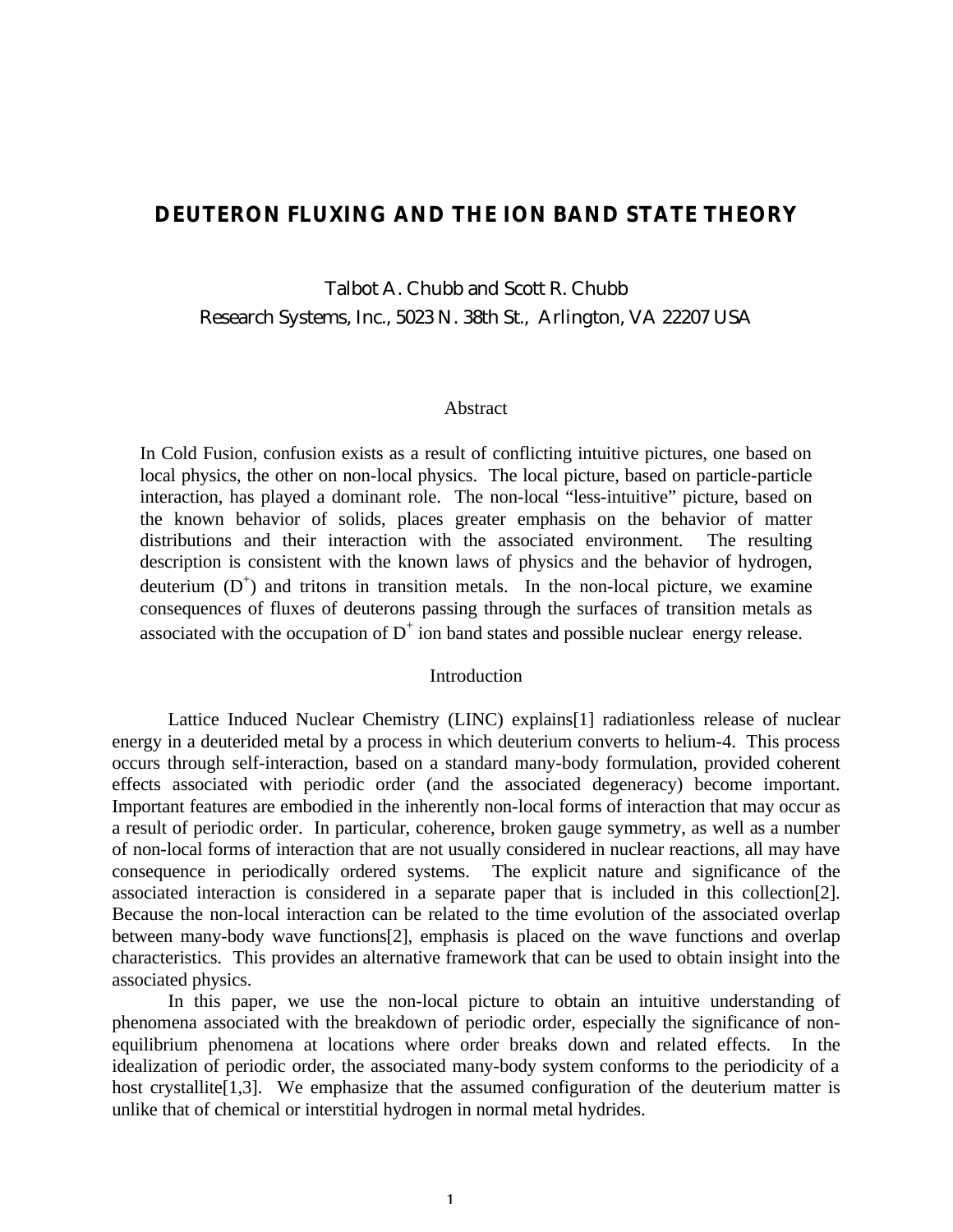Figure 1 illustrates some of the forms which matter can assume in response to embedding environments. The distributions are portrayed by their charge and mass distributions in space. Figs. 1a and 1b illustrate independent particle configurations.



Fig.1 Mass and charge density distributions of various forms of matter

Fig. 1a shows the mass density of the nucleus of an atom in free space. The nucleus is roughly spherically shaped with a radius of the order of fermis, appearing as a point on the scale of the Bohr atom. The bottom sketch of Fig. 1b shows the same nucleus when bound inside a metal. In the lowest vibration state the nucleus assumes a Gaussian distribution inside a parabolic potential well. The distribution is called the zero-point motion distribution. The top sketch of Fig. 1b shows the charge and mass density distribution of the electron bound in a hydrogen atom. The distribution is called the ground state electron orbital. Figs. 1c and 1d illustrate composite particle entities, in which independent particles have joined together to form a new single entity. Fig. 1c illustrates a Bose-Einstein condensate made up of sodium atoms in a magnetic trap. The top sketch of Fig. 1d illustrates a portion of a Bose-Einstein condensate made up of sodium atoms in an optical trap. The optical trap is created by interfering laser beams that create a sequence of potential wells within which the Bose-Einstein entity resides. The Bose-Einstein condensate is partitioned so that only a fraction of the mass and charge of each sodium atom resides in any one potential well created by the interfering laser beams. The bottom of Fig. 1d shows the charge and mass distribution of a hydrogen ion on the surface of Ni 111. It is a partitioned composite entity, which is described by a Bloch function. The ion band state attributes radiation-less deuteron fusion to the self-interaction of a partitioned composite particle entity described by a many-body deuteron wave function.

### Observation suggests fluxing deuterons

The ion band state theory predicted the radiationless fusion of deuteron pairings within a many body-wave function so as to form helium-4. Observations of helium-4 in the electrolysis off-gasses in electrolytic deuterium-palladium experiments have demonstrated the production of helium-4 sourced at a rate of ~24 MeV per helium atom produced. Although these observations are in agreement with the theory, many experimenters say that heat production is a nonequilibrium process. McKubre states. "You need to maintain a flux of deuterons through the interface. The phenomenon that we are studying is not an equilibrium phenomenon. It is a phenomenon that is stimulated by departure from the steady state." In his critique of the ion band state theory Bob Bush says, "You have to have a deuteron wind." Arata and Zhang attribute the success of their DS-cathode experiments to a rapidly diffusing form of deuterium called "spillover deuterium". Heat-producing catalytic experiments using gas-loaded Pd-on-carbon catalyst are carried out in containers that do not maintain a constant temperature over the catalyst bed,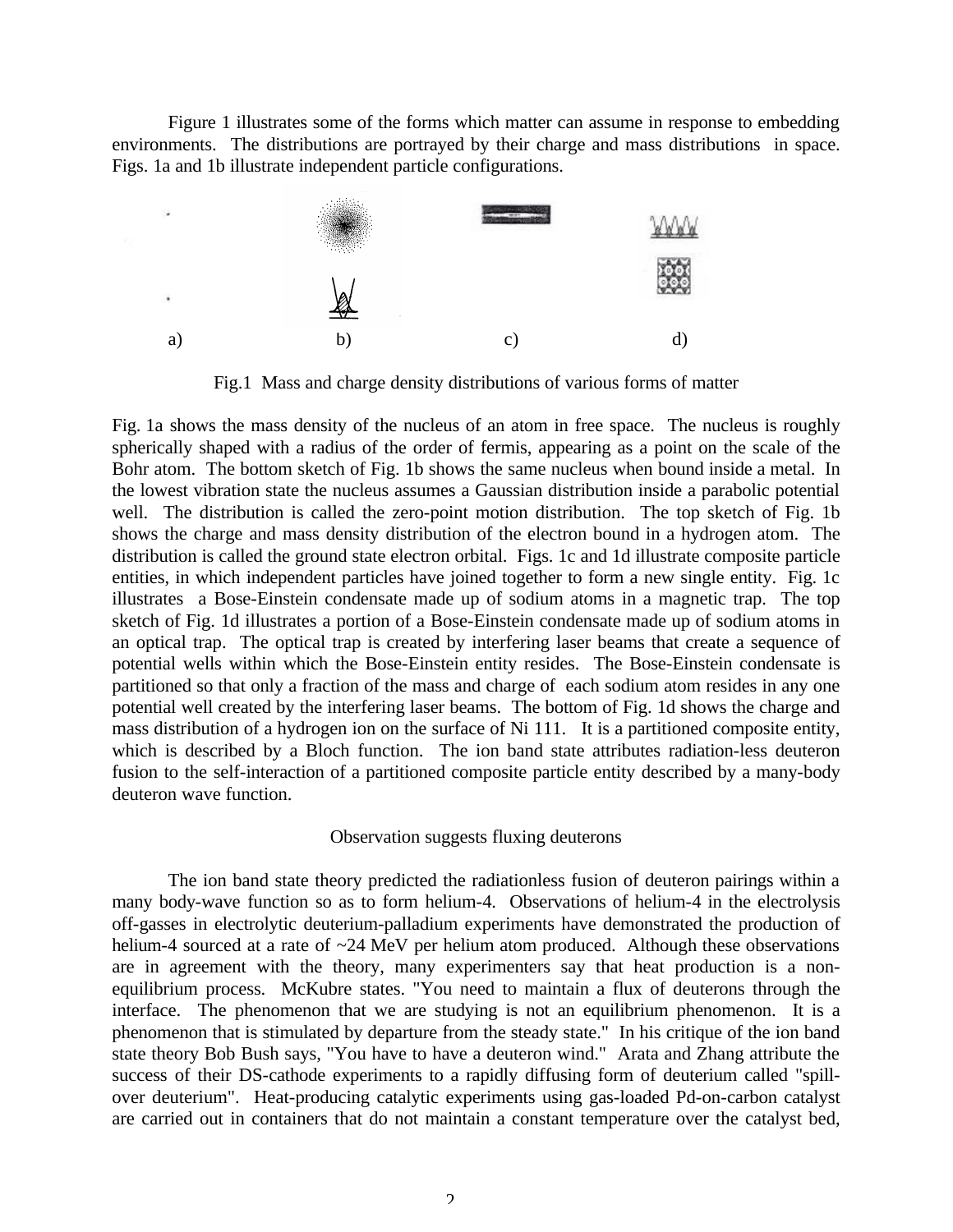which is conducive of a circulation of the deuterium through the bed. These experiments cause us to examine the role of deuteron fluxing in the observed heat production process.

### A quantized matter field plus correlation

The physics of composite particle systems is modeled using second quantization theory in which a composite entity is described as a quantized matter field. In joining the composite entity, the separateness of the entering particles is lost. The quantized matter field is in turn described in terms of occupations of quantum states described by single particle wave functions. The occupations of the single particle states are called quasiparticles. The quasiparticles have the same charge and mass as that of the particles that joined into the composite entity. When the matter field is embedded in a metal crystal, the single particle states are solutions of the Schroedinger wave equation in which a charged particle is subject to a periodic potential provided by a host crystal lattice. The resulting wave functions are Bloch functions. When the many-body composite entity is composed of  $N_D$  deuterons in a crystallite containing  $N_{cell}$  unit cells of metal crystal, the lattice potential is modified by the distributed charge of the  $N_D$  added electrons provided by the  $N_D$  deuterium atoms and by the  $(N_D-1)$  positive charges associated by the  $(N_D-1)$ deuterons other than the test deuteron under consideration. The energy minimized Bloch function solution to this potential is called the mean field approximation wave function. The ion band state theory is concerned with small concentrations  $D_{\text{Floch}}/Pd$  of Bloch function deuterons. At small concentrations using wave functions based on the bare lattice potential gives an adequate description of the system. It is important to note that this quantized matter field modeling is distinct from the modeling of a set independent particles subject to exchange. When all the quasiparticles are in the same state, all the single particle wave functions have the same distribution in physical space. This contrasts with and is inconsistent with the side-by-side distributions describing distinguishable, independent deuterons in a  $D_2$  molecule.

Despite its success, the quantized matter field description of a many-body system composed of Bloch function ions in a lattice is an incomplete picture of a charged-particle manybody system. It does not contain the instantaneous point self-interaction between the multiple quasiparticles. The description does not include the point-particle interaction between quasiparticle pairs. To correct this deficiency point-particle interactions are added to the quantum field picture by including particle-particle correlation factors in the many-body wave function. For quasiparticle pairings inside metals the correlation factor modulates the strength of a 2-body wave equation in response to the point-particle self-interaction attraction or repulsion potential. The controlling self-interaction potential is the Coulomb repulsion between paired particles  $e^2/r_{12}$ . The correlation factor reduces the amplitude of the 2-particle wave function when particle separation  $r_{12}$  is small. "Where particle<sub>1</sub> is, particle<sub>2</sub> mostly isn't." The d-d correlation factor also includes the nuclear attraction between paired deuterons if the deuteron pairing has zero nuclear spin. There is no separation of the electrostatic and nuclear potentials. The attractive potential comes into play at small separation provided the correlation factor does not reduce the 2-particle wave function to zero amplitude at  $|\mathbf{r}_{12}| = r_{\text{nuc}}$ , where  $r_{\text{nuc}}$  is the range of the nuclear force. However, this condition never occurs as long as periodic symmetry iunbroken. When periodic symmetry is broken, energy minimization selects the side-by-side  $D_2$  molecule configuration.

The paired quasiparticle wave function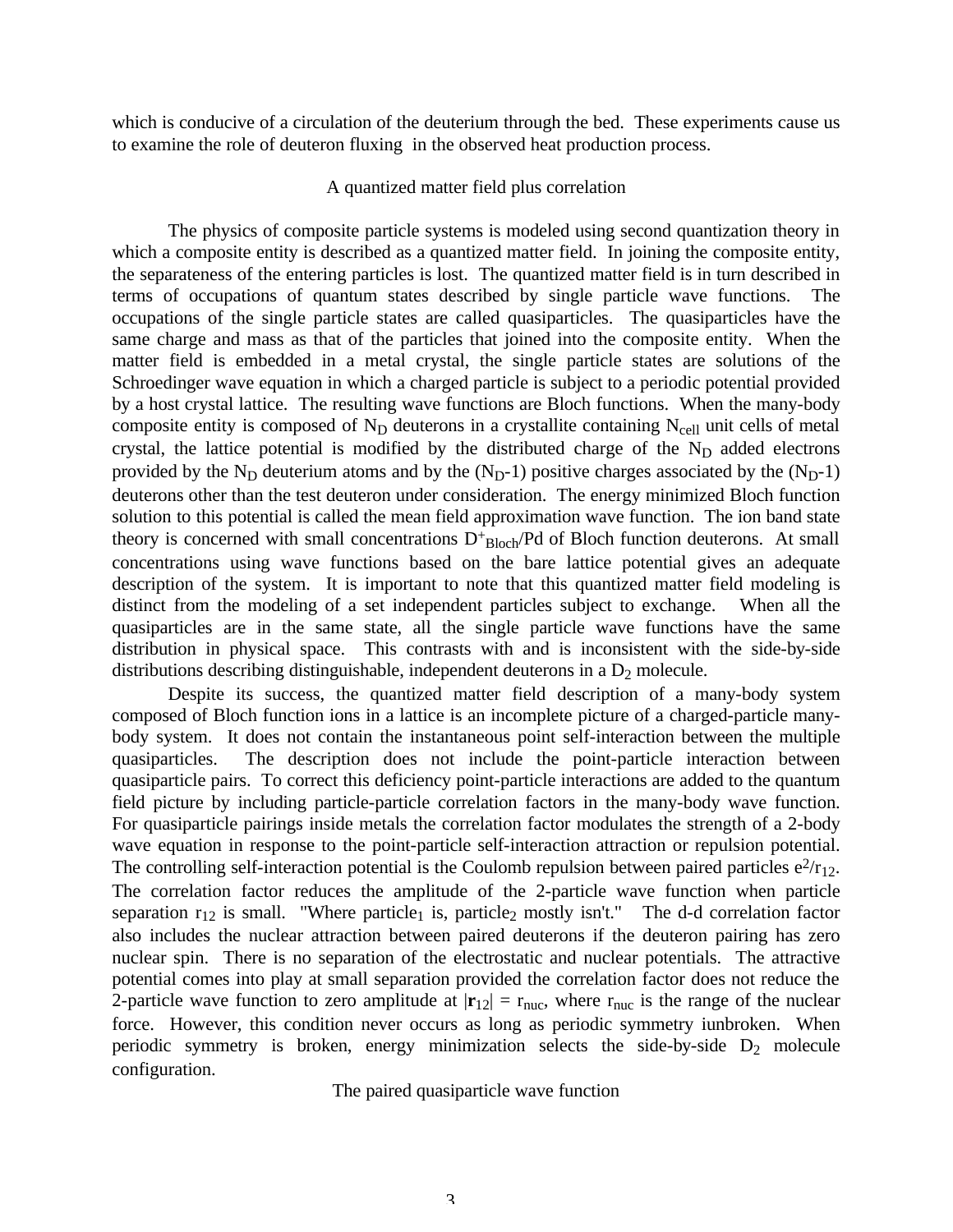The 2-particle wave function describing pairings of quasiparticles is a 6-dimensional function. Pairings of quasiparticles can be written in terms of a 2-body wave function of the form

 $\Psi = \psi(\mathbf{r}) g(\mathbf{r}_{12}),$ 

where **r** is the position vector in physical space and **r**<sub>12</sub> is a separation vector in internal space. Here,  $\psi(\mathbf{r})$  is a Bloch function in physical space and  $g(\mathbf{r}_{12})$  is a Bloch function in separation space. In other words,  $|\psi(\mathbf{r}+\mathbf{R}_j)| = |\psi(\mathbf{r})|$  and  $|g(\mathbf{r}_{12}+\mathbf{R}_{12})| = ||g(\mathbf{r}_{12})|$ , where  $\mathbf{R}_j$  and  $\mathbf{R}_{12}$  are independent Bravais lattice vectors. Figure 2 illustrates a possible form of  $\psi(\mathbf{r})$  and  $g(\mathbf{r}_{12})$ .  $\psi(\mathbf{r})$  has a maximum in each of  $N_{cell}$  unit cells of a crystallite in physical space, and has reduced amplitude at saddle points separating adjoining unit cells.  $g(r_{12})$  has a cusp-shaped minimum in each of N<sub>cell</sub> unit cells of internal space in response to an  $e^{2}/(N_{cell}^{2} r_{12})$  singularity in each of it  $N_{cell}$  coherence domain.Wave function Ψ transforms seamlessly into the 2-particle wave function



Fig. 2 Sketch of 2-quasiparticle wave function  $\Psi = \psi(\mathbf{r}) g(\mathbf{r}_{12})$  of Bloch function deuterons

describing a pair of independent non-interacting particles in the limit of large  $N_{cell}$  or of zero Coulombic potential self-interaction. The wave function is coherent over the  $N_{cell}$  volumes of physical and internal space. This means that calculation of physical quantities requires summing the contributions of both sets over  $N_{cell}$  unit cells.



Fig. 3 The 2-quasiparticle wave function of Bloch function deuterons after coalescence

When a nuclear coalescence "reaction" occurs, a pairing of deuteron quasiparticles is replaced with a helium-4 nucleus in a reversible transition that preserves 2-particle Bloch symmetry. The periodic symmetry is preserved until irreversibility occurs by a dissipative process. The 2-deuteron wave function Ψ of Fig. 2 transitions reversibly into the coalesced form shown in Fig. 3. The cusps of function g(**r**12) become replaced with a repeated near-delta function configuration in which the deuterons are confined to a nuclear volume such that  $|\mathbf{r}_{12}| < r_{\text{nuc}}$ . The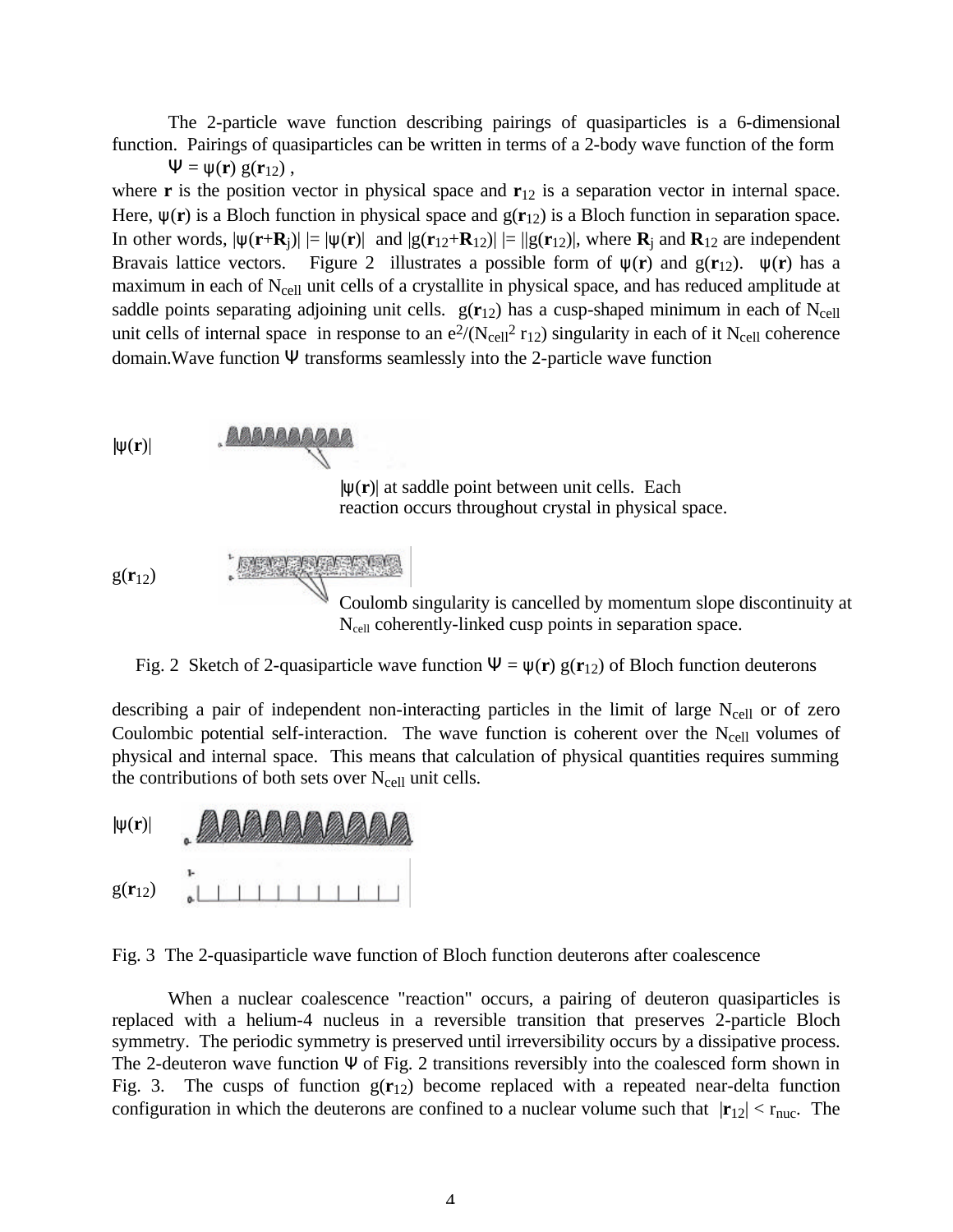coalescence occurs at the set of  $N_{cell}$  cusp points in  $g(\mathbf{r}_{12})$ . The cusp points are points at which internal momentum is discontinuous, allowing momentum to be transferred out of the coherent many-body entity. Coalescence causes only a small change in the charge density distribution in physical space. The spatial distribution ψ(**r**) is slightly altered by a change in zero point motion caused by a change in the quantum of mass and charge, and is accompanied by a steepening of the charge gradient at the ordered domain's boundary in physical space. The change in charge density couples the nuclear configuration to the lattice, enabling momentum transfer to the embedding environment by electron and/or phonon scattering.

#### Intuitive Picture for Role of fluxing deuterons

A non-zero value of  $\Psi$  at  $\mathbf{r}_{12} = 0$  permits an approximate calculation of reaction rate using time dependent perturbation theory, assuming that coupling to a dissipative medium converts each coalescence into an irreversible fusion reaction. Deuteron fluxing does not directly enter into this idealized, periodically-ordered picture. So what is the role of deuteron fluxing? In the real world, deuteron fluxing plays a role as a result of broken periodic order. In particular, as we have discussed elsewhere[2,3], in the presence of boundaries, coherent lattice recoil may result in nonlocal transfer of momentum, playing a dominant role in the associated channels for reaction.

An intuitive picture of a potentially key role played by fluxing deuterons is that of creating and maintaining a non-fluxing population of ion band state deuterons inside a set of small ordered domains inside a metal matrix. The domains may be area-like or volume-like. It is conjectured that in the deuterium-palladium system at high D/Pd ratio there can exist 2 forms of fluxing deuterons. The first form is a normal population of interstitial deuterons that diffuse down their concentration gradient by tunneling transitions into adjacent empty octahedral sites. But it is conjectured that there is a second population of wavelike deuterons that are described by Bloch functions with charge density distributions concentrated outside the charge density maxima of the normal interstitials, possibly having significant charge density within the tetrahedral site volumes. These deuterons have high tunneling rates between unit cells. We associated the spillover deuterium described by Arata and Zhang with this second population. This second population could be an important diffusing component in palladium at high D/Pd loading, where there is a scarcity of the empty sites needed for normal diffusion. It is speculated that this population could be formed on electrolysis cell cathodes at an overvoltaged interface between the electrolyte and the cathode surface.

This intuitive picture is based on transposing results from modeling by Jaksch et al. of atoms in an optical lattice.[4] The Jaksch modeling describes an array of potential wells created by interference between 2 standing waves from laser beams of slightly different wavelength. The superposition of the 2 standing waves creates an amplitude-modulated sequence of strong E-field volumes that serve as energy traps for cold polarizable atoms. Atoms collected in the section of the array where the traps have their greatest depth is modeled in terms of a periodic distribution of matter constrained to have an equal mass content in a sequence of adjoining traps. The partitioned matter field is studied as a function of potential well depth and tunneling rates across the barriers between adjacent traps. The modelers find that 2 types of composite matter can coexist in such an array. Type 1 is called a superfluid and is characterized by a fractional occupation of each individual trap. Type 2 is called a Mott insulator, which is characterized by a common whole number occupation of each trap. When the trap depth is relatively shallow and the tunneling rate high, the superfluid matter type dominates. When the traps are deep and separated by higher barriers, type 2 matter type dominates. When both types of matter are present, the